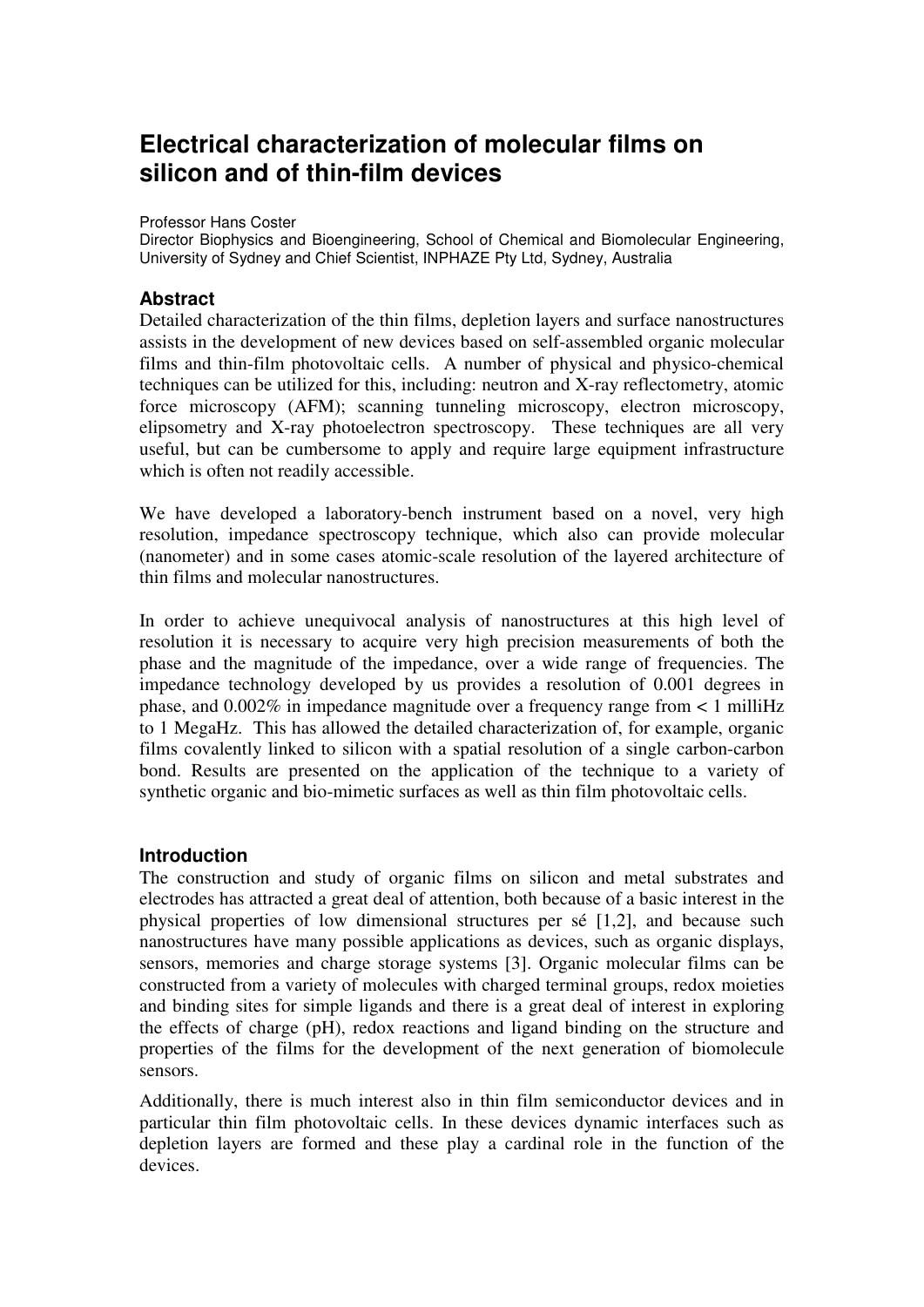Structural analysis of surface and interfacial features is an essential element for relating the properties of the nano systems to the processes involved. The molecular structures attached on a substrate can be studied using X-ray (and in particular synchrotron X-ray) and neutron reflectometry [4] and ultra low frequency impedance dispersion techniques [5, 6]. Both the reflectometry and impedance dispersion techniques have similar spatial resolution (of a few  $\AA$ ) but measure quite different properties of the internal structural layers. High resolution electrical impedance spectrometry (EIS) can also probe the depletion layers formed at the silicon surface and detect changes in these regions that result from changes in the composition of the molecular films attached to the surface or from the application of electric potentials. Impedance spectrometry has the further advantage that it can detect depletion layers in the silicon substrate (which are dependent on local intrinsic as well as applied electric fields) and these cannot be detected using the reflectometry techniques.

### **Impedance spectroscopy and dielectric structure**

For a simple homogeneous molecular film on a substrate of, relatively, high conductivity, impedance spectroscopy allows the precise thickness of the film to be determined. This is illustrated in Figures 1a and 1b for a film of octadecane covalently attached to a silicon (11) surface [7]. The strong dispersion in capacitance and conductance at frequencies  $> \sim 1000$ Hz is due to the resistance of the series electrolyte. The film itself can be represented by a capacitance (C) in parallel with a conductance element (G).

The expected dispersion of C and G for such a circuit can be fitted to the actual measured C and G as a function of frequency. The full line in Figure1b is such a fit and this allows all three parameters (C and G of the film and G of the electrolyte) to be determined. Usually the electrolyte conductance is already known but this can be useful as a check on the fitting routine.



of the film can be determined.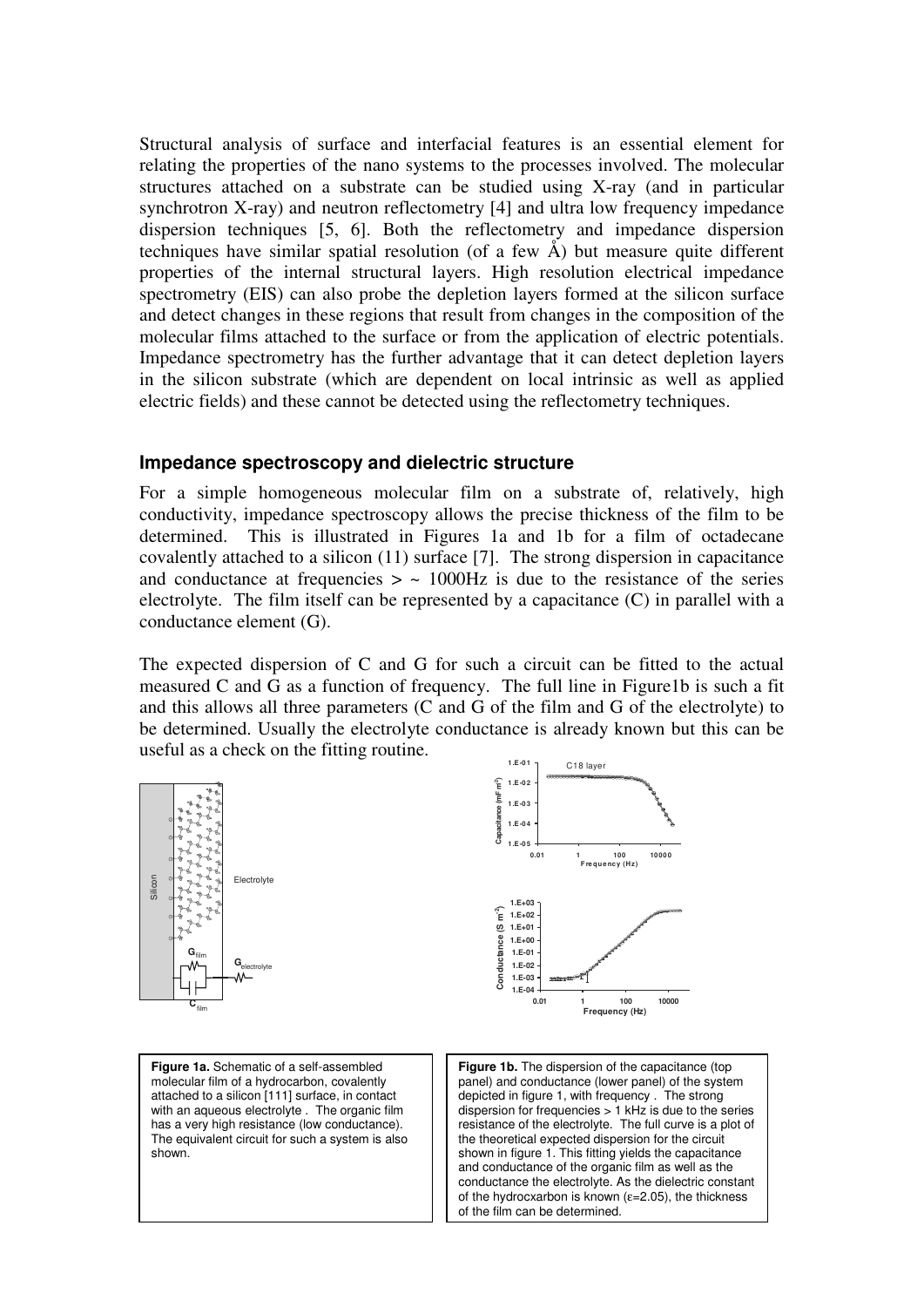The presence of dielectrically distinct layers within a molecular film or membrane will give rise to a dispersion of the capacitance and conductance with frequency. The impedance dispersion of such films occurs at very low frequencies; typically starting at around 1 Hz and extending over 3 or more decades in frequency. Consider thus a simple homogeneous film and one comprised of two different but homogeneous layers in juxtaposition as shown in Figure 2





For illustrative purposes we have chosen circuit parameters applicable to a simple alkane (hydrocarbon) molecular film (as a single layer system) and one composed of such molecules but terminating in a polar head group.

Figure 3 shows the theoretical dispersion of the impedance expected both for the simple homogeneous film and that for a similar film with a polar head group layer. It is immediately clear that while the impedance of both types of film disperse with frequency, it is not practical to distinguish between them on this basis. However, if the phase of the impedance can be measured independently at each frequency, with sufficient resolution, the dispersion in the capacitance and conductance of the film allows the substructure to be resolved. The dispersion with frequency of these parameters are very different for the homogeneous film and that with the additional substructural layer of polar heads. [8, 9]. This is shown in figure 4.

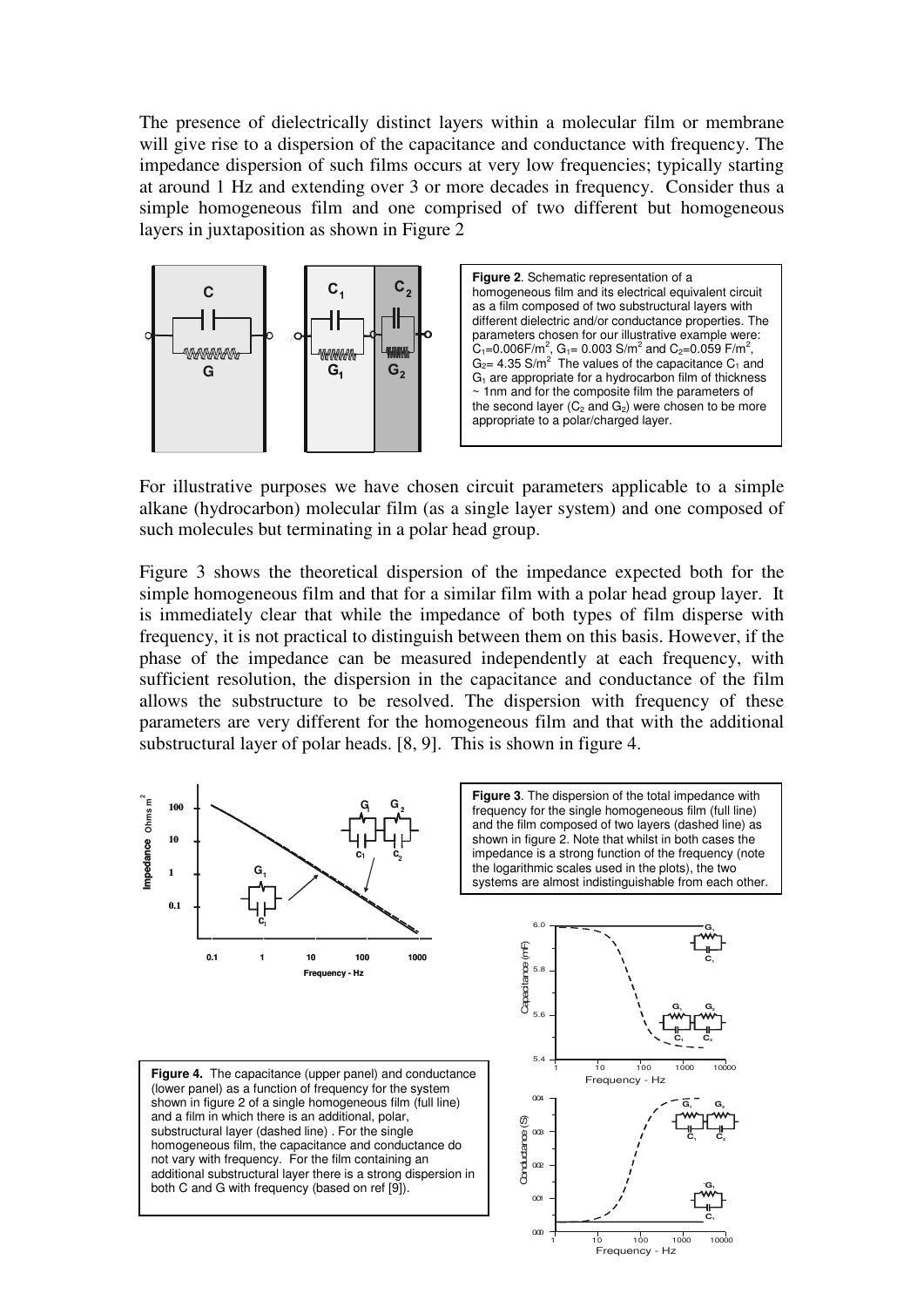An example of an actual two layer system is shown in figure 5. In this example a monolayer of lipids was layered onto an alkane (hydrocarbon) film previously covalently attached to a silicon wafer. The lipid molecules are held in place by hydrophobic forces and the system is very stable.



The dispersions of the capacitance and conductance of this hybrid layer in an electrolyte solution is shown in figure 6. The full curves were fitted to the circuit models shown and the fitting yields the values of the individual components that make up the two layer hybrid structure.



**Figure 6.** The dispersion of C and G for a 18 carbon alkane film on silicon and a hybrid film containing in addition a layer of lipid (lecithin) molecules held onto the alkane film via hydrophobic forces. Note the additional dispersion (centred around a frequency of  $\sim$  10 Hz) that relates to the presence of the additional substructural layer. The strong dispersion at frequencies > 1 kHz is due to the series conductance of the lectrolyte in contact with the films. Data from ref [10]

#### **Photovoltaic cells**

The basic structure of a semiconductor photovoltaic cell is schematically illustrated in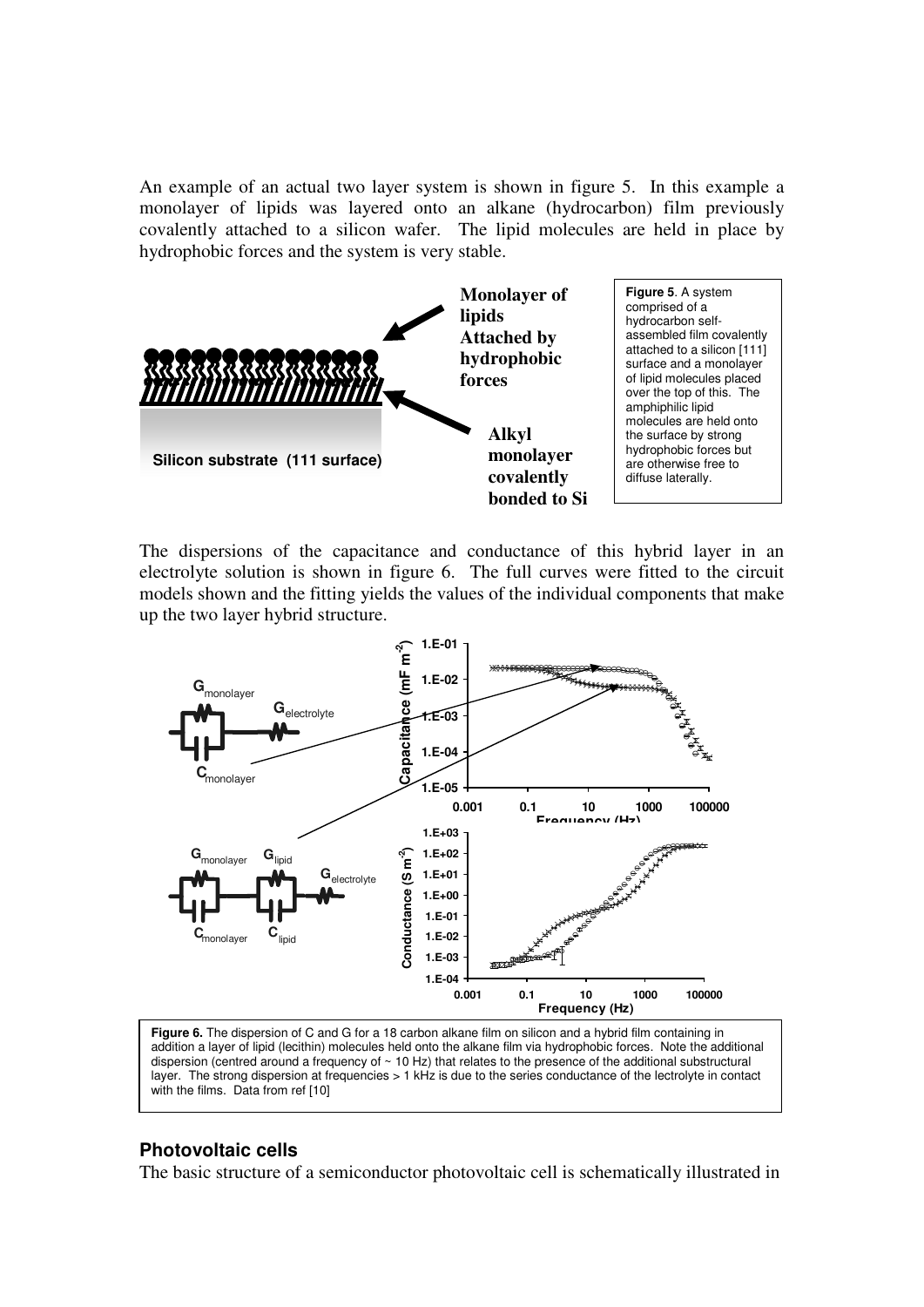figure 7. At the junction of the *p* and *n* layers, a depletion layer is formed that has a very low concentration of holes and electrons. This layer therefore has a high impedance and because it is usually very thin (a few hundred nanometers) it has a large capacitance. The bulk *p* and *n* type layers also can be each represented by a parallel combination of capacitors and conductance elements. Often the materials are highly doped and hence the conductances are relatively large and because these layers of material are relatively thick, the capacitances are generally small.



Figure 7. A schematic representation of a basic p-n junction photocell. At the junction of the  $p$  and  $n$  regions a layer is formed (depletion layer) that is depleted of charge carriers (holes and electrons). The equivalent circuit for such a basic .<br>system is also shown

In thin film photovoltaic cells the layers of semiconductor material are much thinner and in particular at least the outer layer is often very highly doped. The conductance of this layer is then so large, compared to the other regions, that it can be eliminated as a circuit element. The depletion layer is then also largely located in the *p* type region. This type of cell is schematically shown in figure 8. Here we have a two layer system consisting of the depletion layer and the *p* region outside the depletion layer.



Impedance spectroscopy can detect and characterize this structure. An example of the dispersion with frequency of the capacitance and conductance is shown in figures 9a and b [11]. The solid line is a fit to the data for a two layer system. The fit is excellent for frequencies >1 Hz and this allows the conductance and capacitance and hence the thickness of each layer to be determined (using the known value of the dielectric constant of silicon).



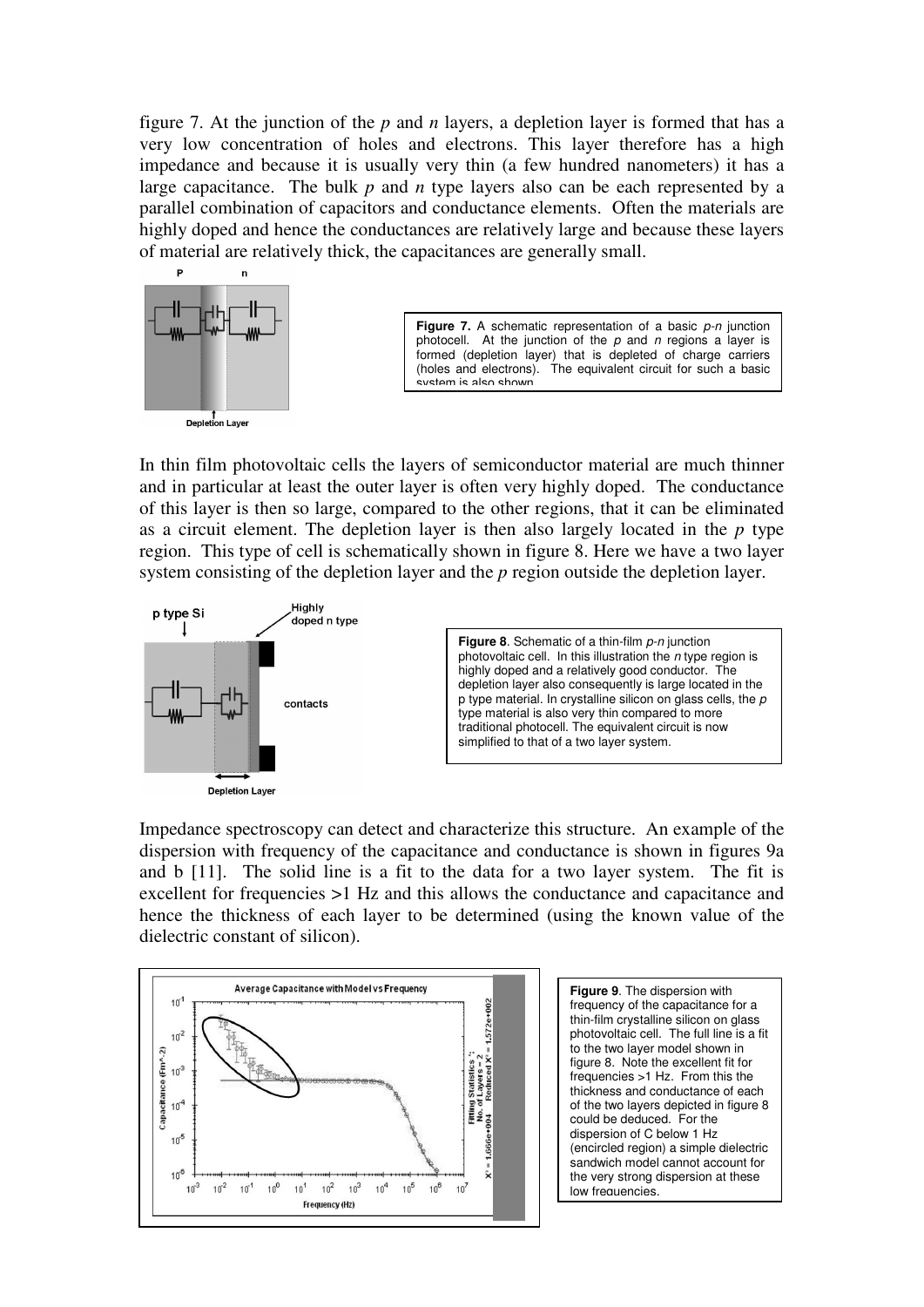The capacitance determined at very low frequencies, however, continues to rise very rapidly as the frequency decreases. This is not due to the presence of additional layers but rather is typical of a phenomenological impedance element that arises from diffusion polarization effects. The measured additional dispersion in capacitance might at first be dismissed as a measurement artifact; since the phase angle rapidly approaches zero with decreasing frequency, see figure 10. However, with high resolution instrumentation it can still be determined and allows the capacitances to be determined.



At very low frequencies the concentration of the minority carriers have oscillatory spatial components that are established because changes in concentration driven by the applied AC current are diffusion limited. This effect does not occur at high frequencies as there is insufficient time during each half cycle of AC to substantially alter the carrier concentration. This *phenomenological* impedance manifest as a frequency dependent capacitance element, shown in figure 11 and is sometimes referred to as a *charge-injection* capacitance. As it relates to diffusion effects of the carriers, it may be of relevance to the development of new devices.



Incorporation of such a frequency dependent capacitance as a phenomenological element allows the capacitance at very low frequencies to be accounted for. This is shown in figure 12. High resolution impedance spectroscopy thus allows the parameters for such a thin-film photovoltaic cell to be completely characterized.